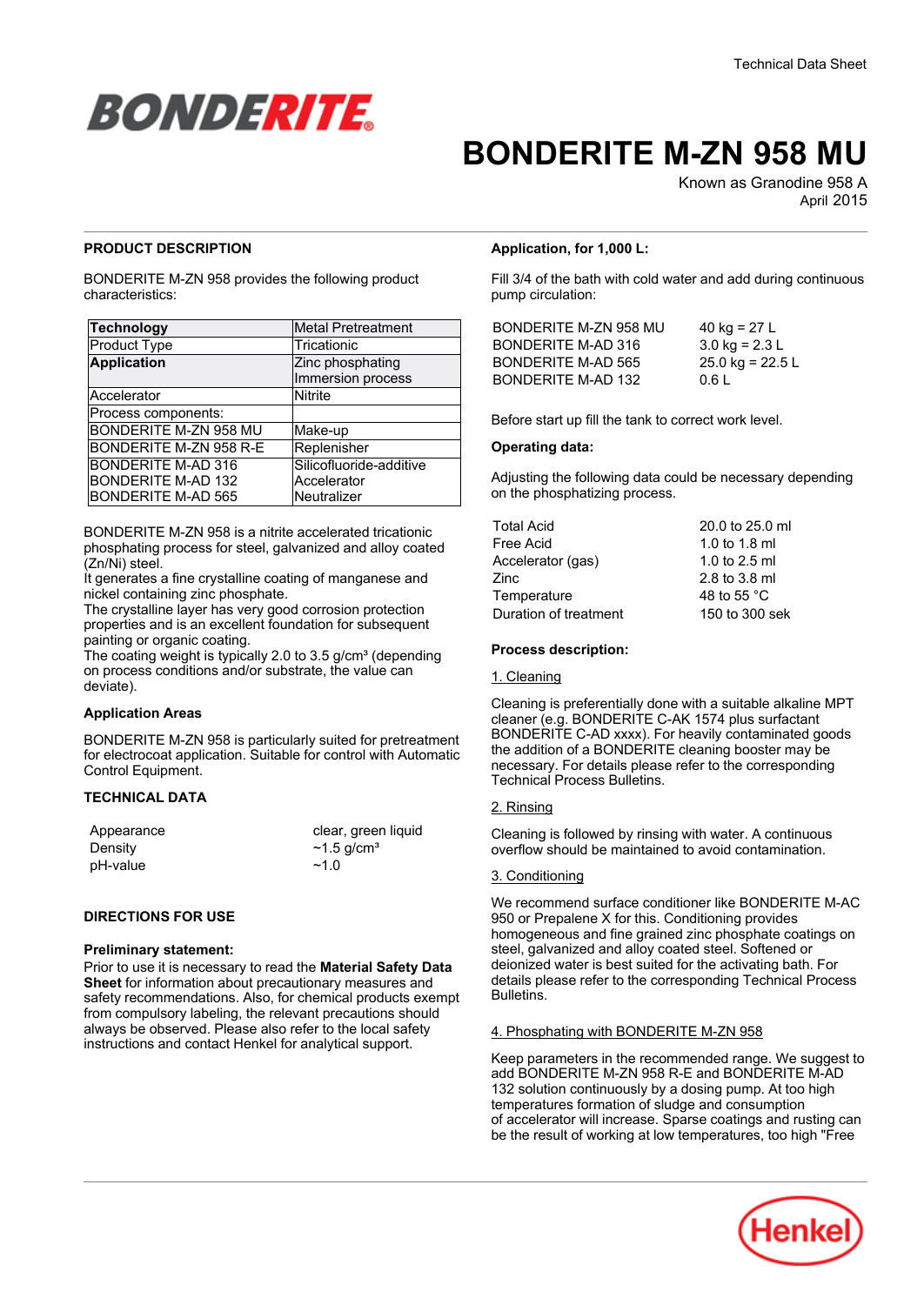Acid" or with insufficient dosing of BONDERITE M-ZN 958 R-E and BONDERITE M-AD 132.

# 5. Rinsing

The rinse after the phosphating zone must be continuously overflowed with fresh water.

# 6. Passivating

Dosing of a passivating product like BONDERITE M-PT 54 NC to the last rinse is recommended. For the make up of this product we recommend soft or deionized water. Depending on the phosphatizing line design, the passivating bath is running at 20 to 55 °C. For details please refer to the corresponding Technical Process Bulletins.

# 7. Rinsing with deionized water

Before starting the electrocoating, rinsing with deionized water is recommended.

# 8. Drying (Depending on the process, it may be necessary)

We recommend fast and complete drying at temperatures of 100 to 120 °C in ovens with indirect heating. In agreement with the paint supplier, oven drying may be omitted prior to the application of water based paints.

# **Bath monitoring:**

The BONDERITE M-ZN 958 bath solution is controlled by the following analysis.

# Titration of Total Acid:

- Pipette 10 ml solution into a clean 300 ml Erlenmeyerflask.
- Add 50 ml deionized water.
- Add 5 drops of indicator phenolphthaleine (0.1 % alcoholic solution).
- Titrate the solution with 0.1 N sodium hydroxide solution.
- The endpoint will be shown by a colour change from colourless to permanent pink (pH-value: 8.5).
- The consumption of 0.1 N sodium hydroxide in ml is equal to the content of total acid.

Specified range: 20 to 25 ml

Replenishing of the bath:

Add per missing ml and per 1,000 L of bath volume:

BONDERITE M-ZN 958 R-E 1.6 kg = 1.0 L

### Remark:

Correcting with BONDERITE M-ZN 958 R-E is meant for normal conditions. Special conditions may require an alternative replenisher.

# Titration of Free Acid:

- Pipette 10 ml solution into a clean 300 ml Erlenmeyerflask.
- Add 50 ml deionized water.
- Add 5 drops of indicator bromophenolblue (0.04% alcoholic solution).
- Titrate drop by drop with 0.1 N sodium hydroxide solution.
- The endpoint will be shown by a colour change from yellow to blue (pH-value: 3.6).
- The consumption of 0.1 N sodium hydroxide in ml is equal to the content of free acid.

#### Titration of Free Acid with pH-meter:

- Pipette 10 ml solution into a clean 300 ml Erlenmeyerflask.
- Add 50 ml deionized water.
- Dip in the electrode.
- Titrate drop by drop with 0.1 N sodium hydroxide solution until the pH-value 3.6 is reached.
- The consumption of 0.1 N sodium hydroxide in ml is equal to the content of free acid.

Specified range: 1.0 to 1.8 ml

# Remark:

The specified free acid range refers to the measurement with pH-meter. The measurement with indicator bromophenolblue shows 0.3 to 0.7 ml higher results, depending on the fluoride content in the bath.

Correction of Free Acid content:

If the free acid content is too high, correct it with diluted BONDERITE M-AD 565 with running circulating pump.

Add per 0.1 ml of excessed free acid and per 1,000 L bath volume:

BONDERITE M-AD 565 0.4 kg = 0.35 L

Under normal conditions a too low content of free acid won't occur, so a correction won't be necessary.

# Accelerator measurement:

- Fill the gas evolution apparatus (Sacharometer) with BONDERITE M-ZN 958 bath solution.
- Tilt the apparatus to release entrapped air from the calibrated closed end and add sufficient BONDERITE M-ZN 958 bath solution to fill the tube again.
- Add about 2 g of sulfamic acid and immediately invert the tube so that most of the sulfamic acid falls into the calibrated closed end of the tube. The open end is closed with the thumb and kept in this position for 1 to 2 sec.
- Rapidly place the tube in an upright position and leave for one minute. The volume of gas evolved is the accelerator content in ml. At the end of gas development there should be some crystals remaining. If not, repeat the experiment using more crystals.

Specified range: 1.0 to 2.5 ml

# Remark:

The open end of the apparatus must not be closed during the reading. The small quantity that escapes is negligible.

### Replenishing of the bath:

Add per missing ml and per 1,000 L bath volume 0.3 L of BONDERITE M-AD 132 solution.

### Titration of Total Cations:

- Pipette 2 ml of a filtered bath solution into a clean 300 ml Erlenmeyer-flask.
- Add 50 ml deionized water.
- Pipette 20 ml of ammonia buffer solution pH 10 and 20 ml of 0.01 m Titriplex III (EDTA).
- Add little Eriochrome black T.
- Titrate drop by drop with 0.01 m magnesium sulfate solution.
- The endpoint will be shown by a colour change from blue to light red.
- Calculation:
	- 20 ml consumption of magnesium sulfate solution in ml is the total cations pointage.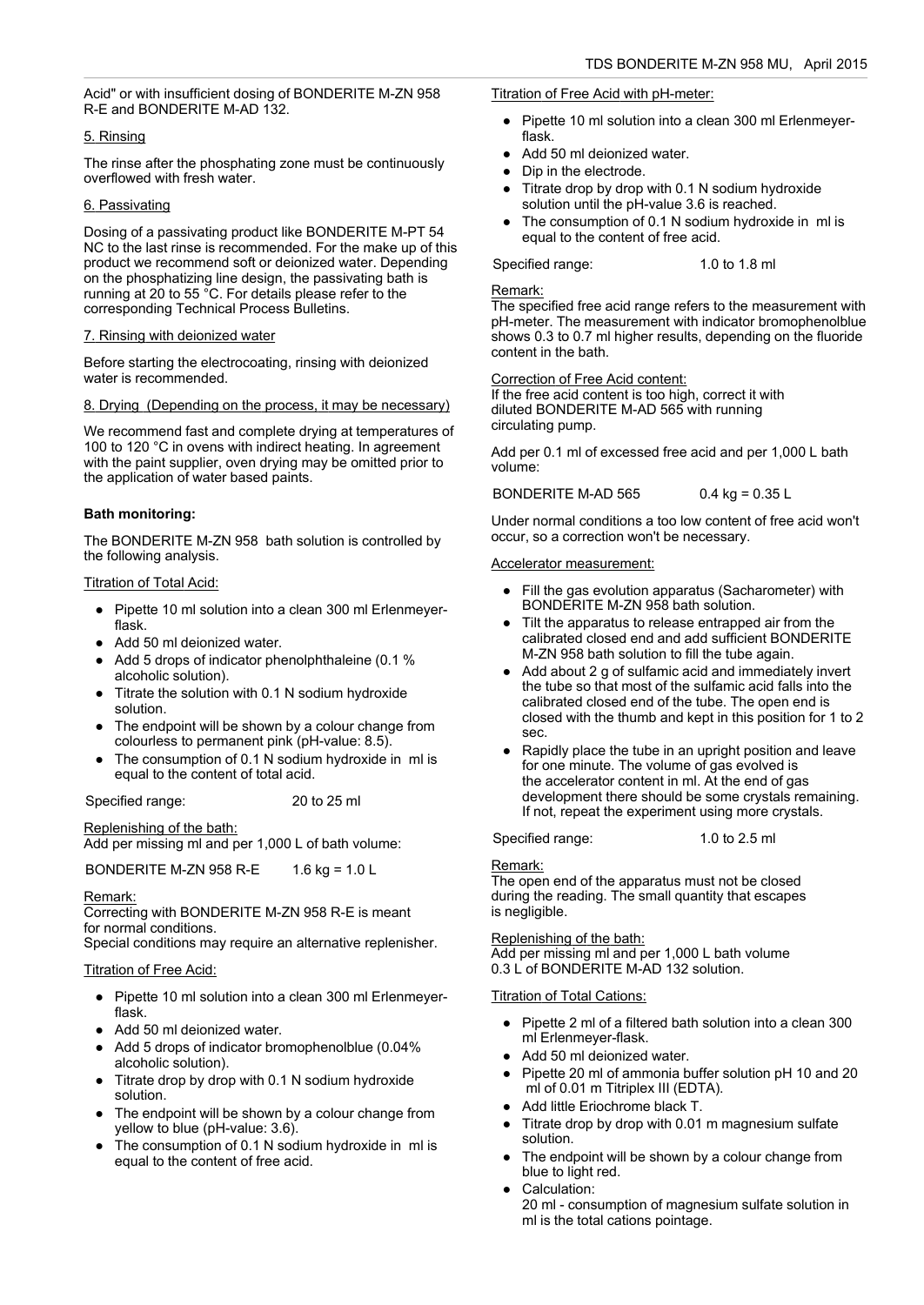# Titration of Zinc Content:

Continue with the same solution used for titration of total cations.

- Add 10 drops dimercaptopropanole solution.
- The solution turns blue again.
- Titrate drop by drop with 0.01 m magnesium sulfate solution.
- The endpoint will be shown by a colour change from blue to light red.
- The added ml of 0.01 m magnesium sulfate multiplied by the factor TF 0.327 is equal to zinc in g/l.

Specified range:  $0.9$  to 1.2 g/l Zn<sup>2+</sup>

# **Desludging:**

The sludge formed in the BONDERITE M-ZN 958 bath must be removed regularly. We recommend working continuously with filter press, or better nowadays direct filtration with filter press.

# **Filling-up:**

After desludging or a partial loss of solution fill up with water, mix thoroughly and recheck the bath parameters.

Add per missing ml of total acid and per 1,000 L of bath volume:

| BONDERITE M-ZN 958 MU | 1.8 kg = 1.3 L    |
|-----------------------|-------------------|
| BONDERITE M-AD 316    | $0.14$ kg = 0.1 L |
| BONDERITE M-AD 565    | 1.1 kg = $1.0 L$  |

Add per missing ml of accelerator measurement:

BONDERITE M-AD 132 0.3 L

# **General Remarks:**

As material for containers, pumps, spraying systems and pipes in the phosphating zone we recommend stainless steel, e.g. materials no. 1.4401, 1.4541, 1.4571. For heating equipment material no. 1.4571 is suited. Normal steel after DIN 17100-2 is applicable only for containers under certain conditions. For waste water treatment, please follow the local regulations.

### **Classification:**

Please refer to the corresponding **Material Safety Data Sheets** for details on: **Hazardous Information Transport Regulations Safety Regulations**

# **Materials for analysis:**

Free acid and total acid: Pipette 10 ml (2) Erlenmeyer-flask 300 ml burette 25 ml Deionized water bromophenolblue (0.04% alcoholic solution) phenolphthaleine (0.1% alcoholic solution) 0.1 N sodium hydroxide dropping bottle 25 ml pH-meter

Total cations / zinc content: glass funnel, diameter 80 mm folded filter, half diameter 18.5 cm Beaker 250 ml Pipette 2 ml Pipette 20 ml Erlenmeyer-flask 300 ml Burette 25 ml Dropping bottle 25 ml Spatula 0.01 m Titriplex III (EDTA) 0.01 m magnesium sulfate ammonia buffer solution pH 10 for complexometric analysis Eriochrome black T (mixture with sodium chloride 1 : 99) 20 % alcoholic 2,3-dimercaptopropanole-solution (store below 5 °C)

Accelerator measurement: azotometer sulfamic acid Spatula

Two pieces of the glass equipment is recommended because of the risk of cracking.

# **Storage**

Recommended Storage Temperature -10 to 40 °C Shelf-life, months 36